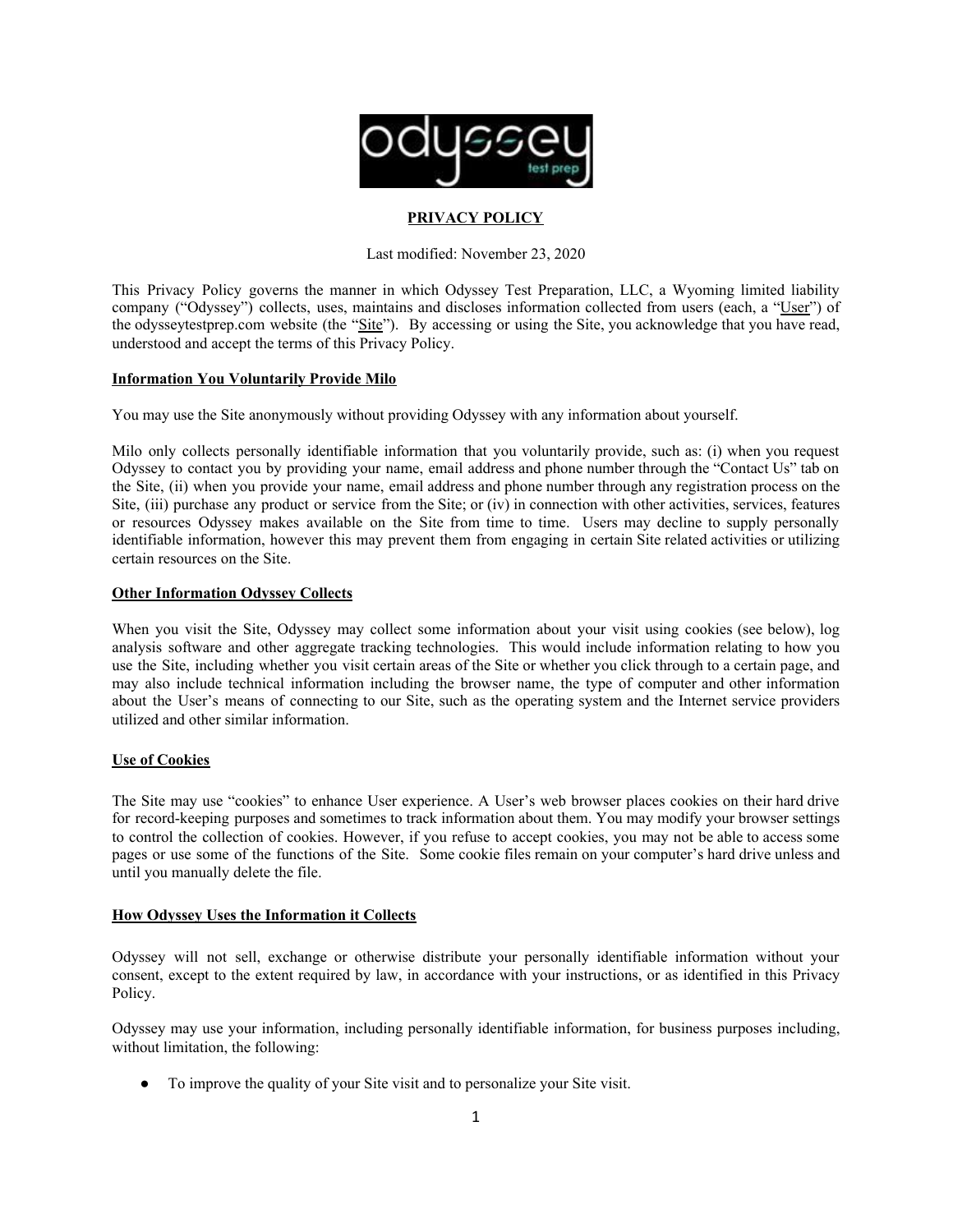● To send marketing communications, emails, newsletters, and other information that you have requested, opted-in to or otherwise agreed to receive.

Also, Odyssey may use your information, including personally identifiable information, as follows:

- Odyssey may contract with other companies and individuals to perform functions or services on its behalf. such as hosting and maintaining the Site, payment processing, database storage and management, sending email messages and informational newsletters and administering surveys. These service providers may have access to your personally identifiable information, such as your email address, needed to perform their functions, but are restricted from using it for purposes other than providing services for Milo. You may also be directed to websites of third parties, including, without limitation, affirm.com. Any information you provide such third parties, or information those third parties are able to collect through your use of their website, shall be governed by such third parties' privacy policies.
- Milo has the right to disclose any information about you, including personally identifiable information, or your use of the Site, without your prior permission if Odyssey has a good faith belief that such action is necessary to: (a) protect and defend the rights, property or safety of Odyssey or its members, managers, employees, agents, other users of the Site, or the public; (b) enforce the Terms of Use for the Site; or (c) respond to claims that any content violates the rights of third parties or is otherwise unlawful. Odyssey may also disclose information, including your personally identifiable information, as it deems necessary to satisfy any applicable law, regulation, legal process or governmental request.
- Odyssey may share any information you submit to Odyssey when Odyssey has your consent to do so, or when Odyssey needs to share the information in order to provide the information or service you requested.
- Odyssey may use your information to monitor how visitors are using our site.
- Odyssey may use your information to contact you regarding a promotion or survey.
- Odyssey may use your information to uncover and diagnose problems with the Site and servers and for day-to-day system administration needs.

#### **Business Transfer**

We may share information from or about you with sites that are owned by Odyssey or its parent companies, subsidiaries or affiliated companies, in which case we will require them to honor this Privacy Policy. In the event Odyssey goes through a business transition, such as a merger, acquisition by another company, or sale of all or a portion of its assets, your information will be among the assets transferred. You agree to any transfer of your information in connection with any such business transition without Odyssey having to obtain your consent.

### **Security**

The information you voluntarily provide Odyssey through use of this Site will be stored on a server located at the offices of a Odyssey service provider. Odyssey follows generally accepted industry standards to protect your personally identifiable information, both during transmission and once Odyssey receives it, including the use of firewalls and other Internet security measures. However, no method of transmission over the Internet or method of electronic storage is 100% secure, and Odyssey cannot guarantee its absolute security. Accordingly, Odyssey expressly disclaims any such obligation.

#### **Third Party Websites**

Users may find advertising or other content on the Site that link to the sites and services of Odyssey's partners, suppliers and other third parties. Odyssey does not control the content or links that appear on these sites and is not responsible for the practices employed by websites linked to or from the Site. In addition, these sites or services, including their content and links, may be constantly changing. These sites and services may have their own privacy policies and customer service policies. Browsing and interaction on any other website, including websites which have a link to the Site, is subject to that website's own terms and policies.

### **Notice to California Residents**